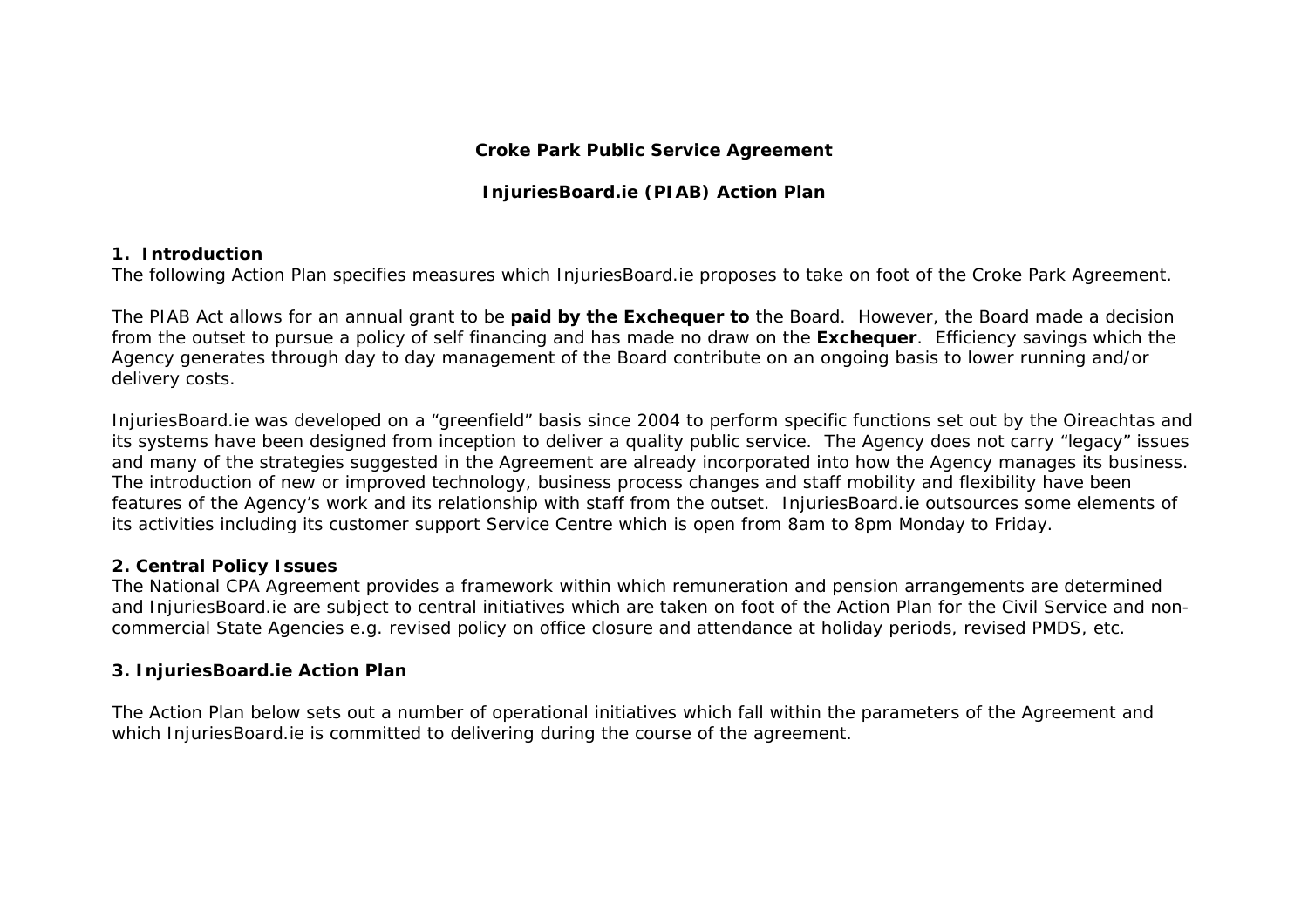The action points are cross referenced with the Action Plan for the Civil Service and non-commercial State Agencies and the Department of Enterprise Trade and Innovation's Implementation Action Plan for Operational Efficiencies.

| No.          | <b>Action</b><br>Category                                                             | <b>Actions Proposed</b>                                                                | Benefit/Saving                                                                                                                                                                                                                               | Completion<br>Date                    |
|--------------|---------------------------------------------------------------------------------------|----------------------------------------------------------------------------------------|----------------------------------------------------------------------------------------------------------------------------------------------------------------------------------------------------------------------------------------------|---------------------------------------|
| 1            | Delivering for<br>the Citizen                                                         | Reduction in Respondent<br>and Claimant fees.                                          | Reduction in Respondent fee<br>from €1050 to €850 and<br>Claimant fee from €50 to $€45$<br>for postal and $€40$ for on line<br>applications which will lead to a<br>reduction in annual delivery<br>costs of circa €2m.                      | Q4 2011 and<br>annually<br>thereafter |
| $\mathbf{2}$ | <b>Better</b><br><b>Business</b><br><b>Processes</b><br>4.13 CPA<br>3.10 DETI<br>Plan | Optimise benefits of<br>extension of electronic<br>correspondence with<br>stakeholders | The use of encrypted<br>electronic correspondence was<br>rolled out in 2010 and has<br>produced savings of €50K to<br>date. Further savings of €50k<br>annually are projected<br>including the reduction in the<br>usage of registered post. | Q4 2011 and<br>annually<br>thereafter |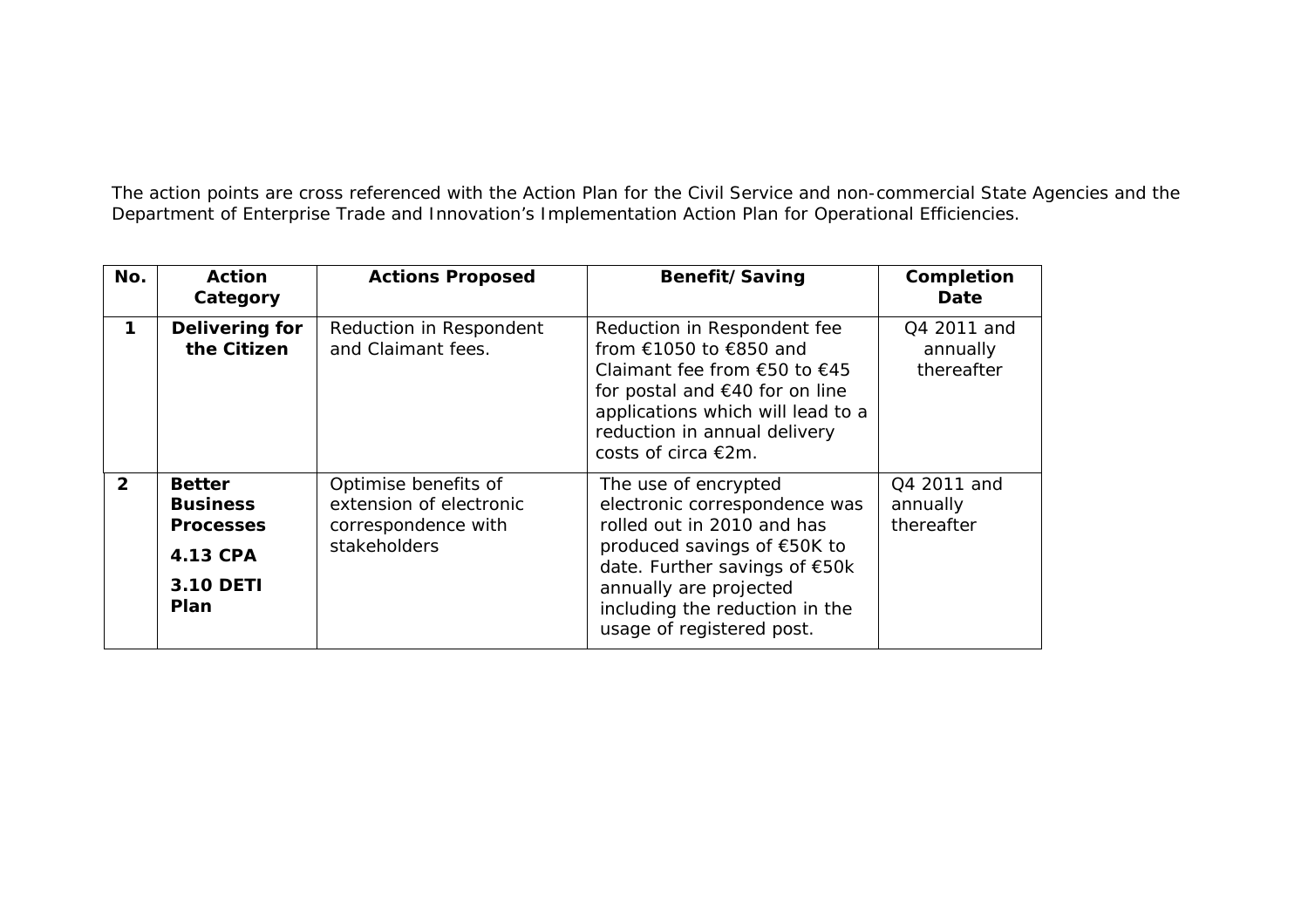| $\overline{3}$ | <b>Better</b><br><b>Business</b><br><b>Processes</b><br>4.13, 4.16<br><b>CPA</b><br>2.6, 3.13 DETI<br>Plan | EFT roll-out to medical and<br>other specialist professions.<br>Replace majority of 5,500<br>cheques currently issued<br>each year                                                                                                                                                                                          | Increased efficiencies and cost<br>savings in terms of postage,<br>paper costs and stamp duty on<br>cheques are just some of the<br>benefits that will arise from<br>the implementation of this<br>project | Q4 2011 and<br>annually<br>thereafter        |
|----------------|------------------------------------------------------------------------------------------------------------|-----------------------------------------------------------------------------------------------------------------------------------------------------------------------------------------------------------------------------------------------------------------------------------------------------------------------------|------------------------------------------------------------------------------------------------------------------------------------------------------------------------------------------------------------|----------------------------------------------|
| 4              | <b>Better</b><br><b>Business</b><br><b>Processes</b><br>4.13 CPA                                           | Implement improvements to<br>on-line application process                                                                                                                                                                                                                                                                    | Revised on line application<br>facility will provide improved<br>customer service.                                                                                                                         | Q4 2011                                      |
| 5              |                                                                                                            | Energy saving $-$ in line with<br>the National Energy<br>Efficiency Action Plan 2009-<br>2020 InjuriesBoard.ie will<br>seek to be more energy<br>efficient as well as reducing<br>our energy costs. Actions<br>are to engage with SEAI<br>(Sustainable Energy<br>Authority of Ireland) and<br>implement<br>recommendations. | Become more energy efficient<br>and in doing so reduce energy<br>costs. Specific actions/savings<br>will be identified from the<br>Energy Audit.                                                           | $Q1 - Q4$ 2011<br>and annually<br>thereafter |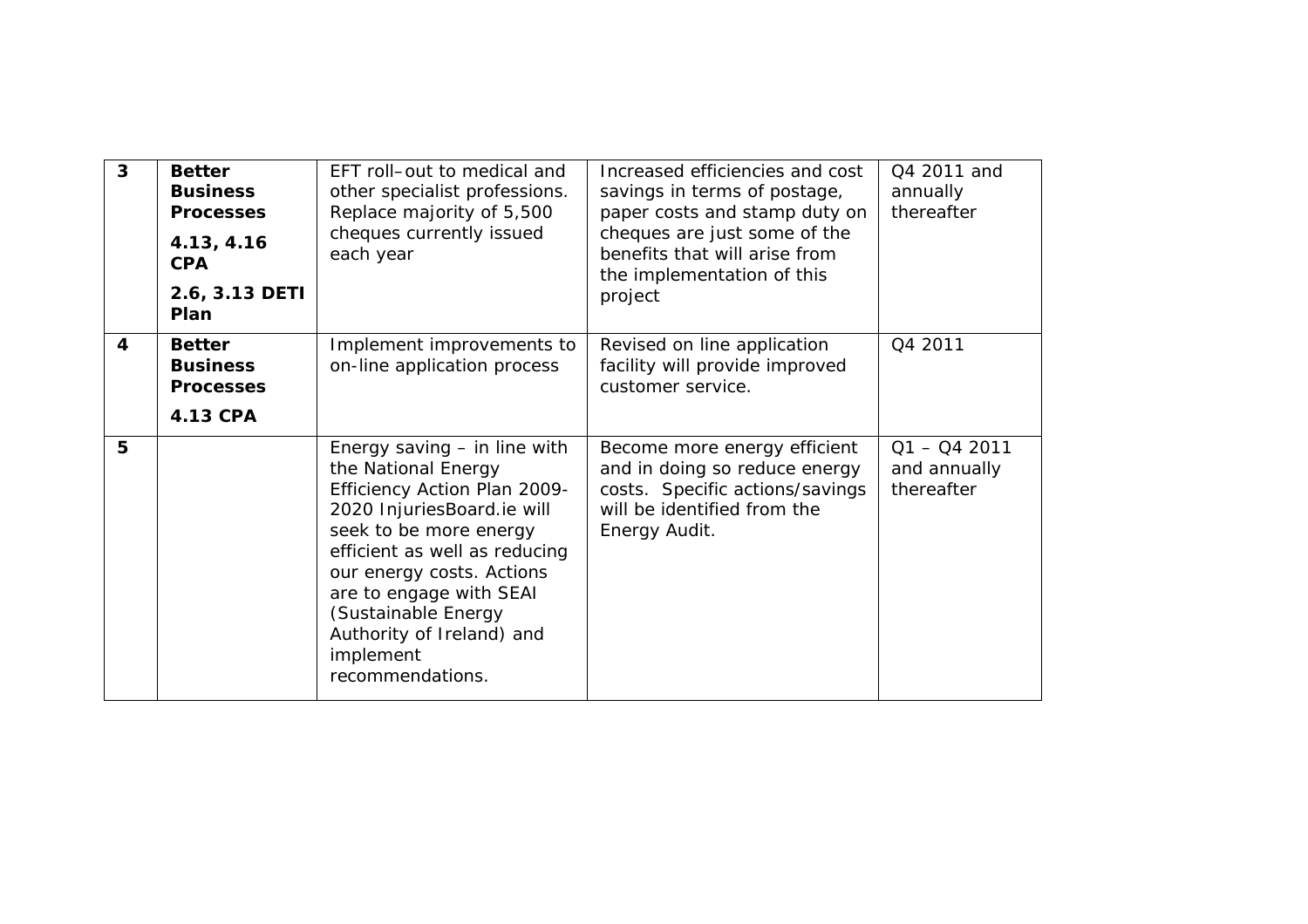| 6              | <b>Better Human</b><br><b>Resource</b><br>Management<br>1.8, 4.1, 4.4<br><b>CPA</b><br>2.1 DETI Plan | Introduce Min 5hrs and Max<br>9 hrs daily into the flexible<br>working time policy based<br>on current office opening<br>hours of 7.30 am to 7.00<br>pm.                                                                                   | Will improve work<br>management and work flow. | Q 1 2011 |
|----------------|------------------------------------------------------------------------------------------------------|--------------------------------------------------------------------------------------------------------------------------------------------------------------------------------------------------------------------------------------------|------------------------------------------------|----------|
| $\overline{7}$ | <b>Better Human</b><br><b>Resource</b><br>Management                                                 | Introduce revised<br>attendance management<br>policy involving                                                                                                                                                                             | Improved staff<br>management/welfare           | Q1 2011  |
|                | 1.8, 4.1, 4.4<br><b>CPA</b><br>2.1 DETI Plan                                                         | Currently all sick<br>leave in excess of 2<br>days must be certified<br>by a Doctor. The<br>Board will now also<br>introduce self<br>certification by staff<br>members for sick<br>leave of 2 days or<br>less not certified by a<br>doctor |                                                |          |
|                |                                                                                                      | back to work reviews<br>with staff following<br>periods of sick leave<br>Periods of extended<br>sick leave will form<br>part of staff review<br>programme including                                                                        |                                                |          |